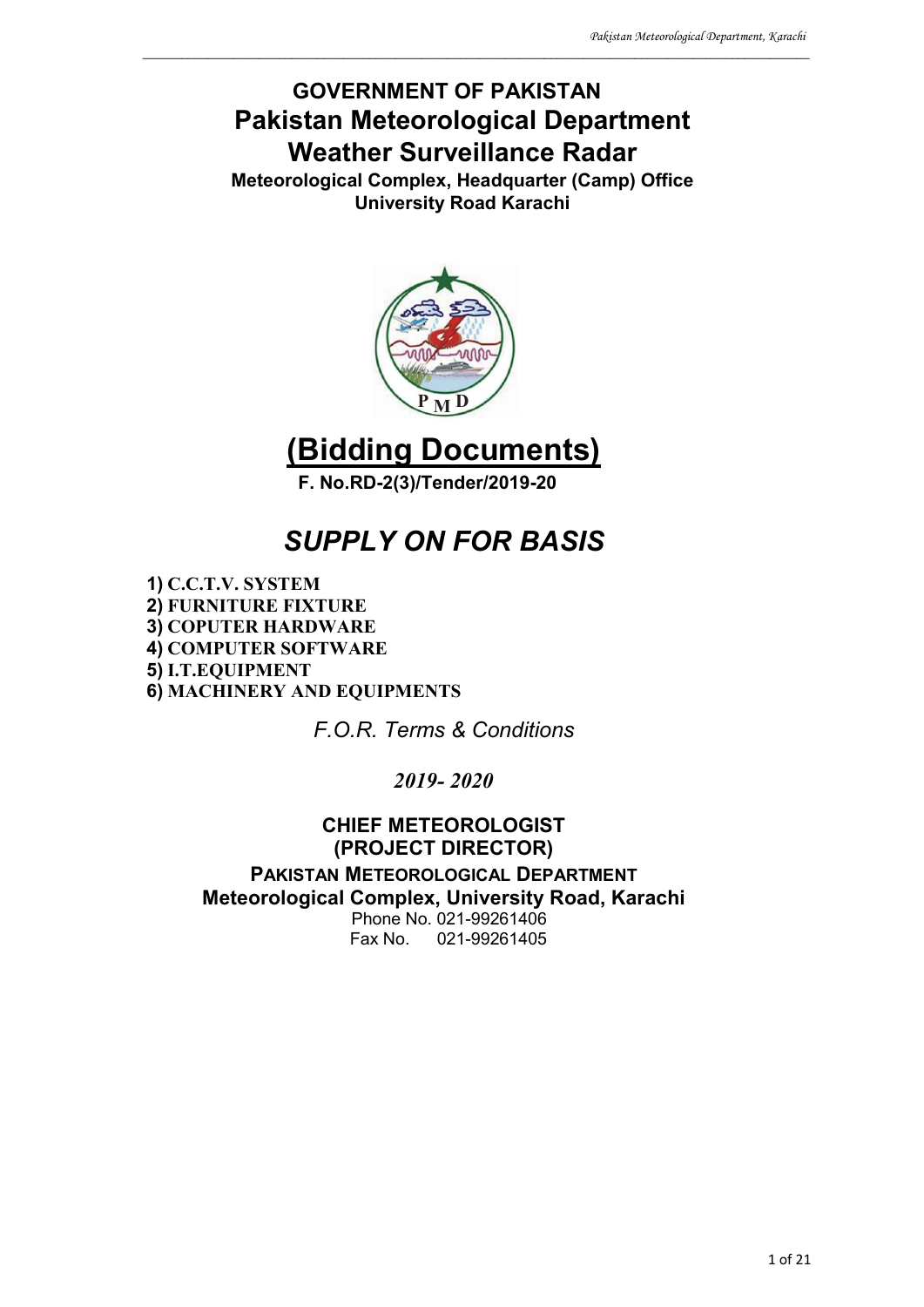# **Tender Notice**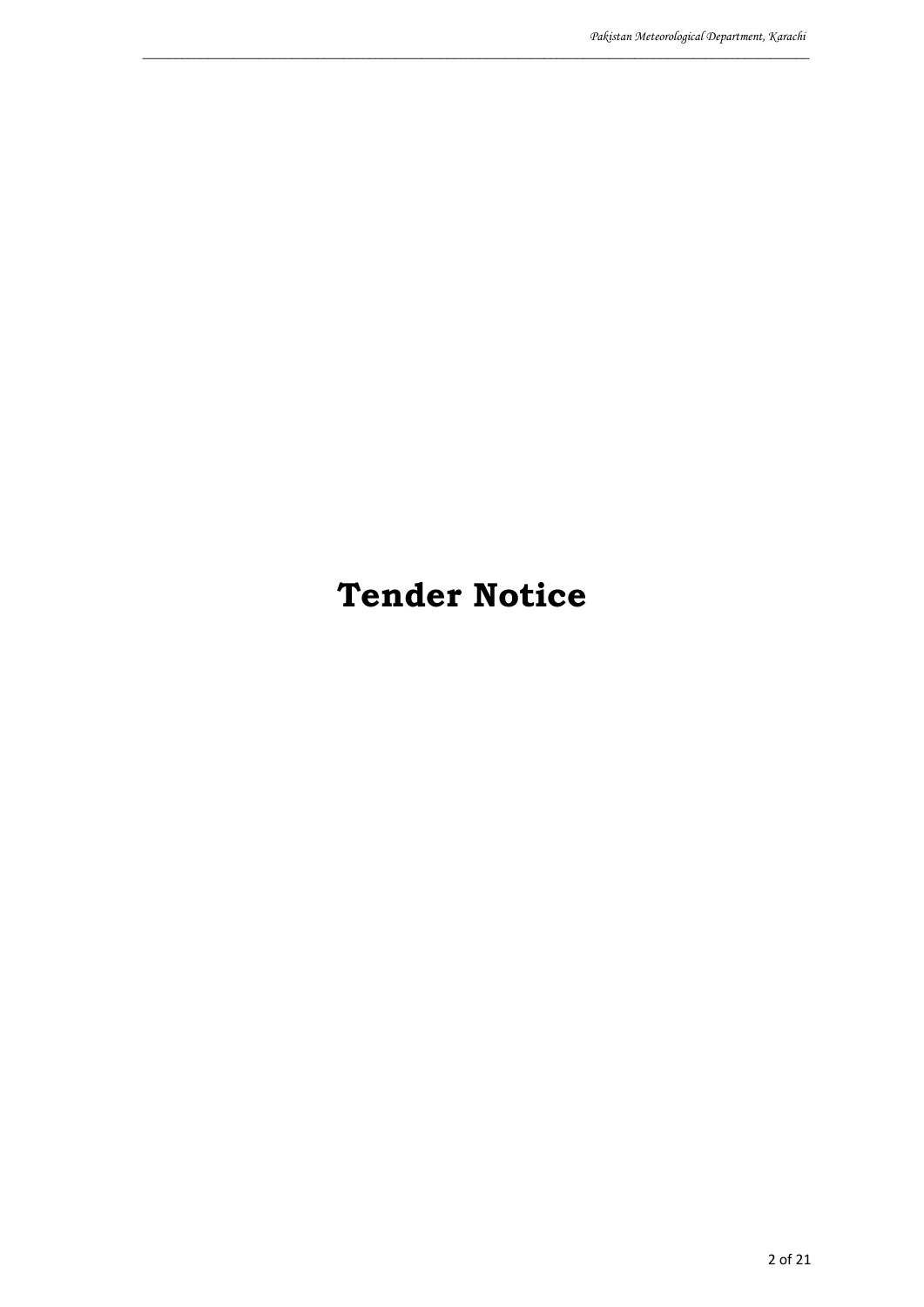#### **PAKISTAN METEOROLOGICAL DEPARTMENT (MET. HEADQUARTERS' CAMP OFFICE) Weather Surveillance Radar MET. COMPLEX, UNIVERSITY ROAD, KARACHI**

\_\_\_\_\_\_\_\_\_\_\_\_\_\_\_\_\_\_\_\_\_\_\_\_\_\_\_\_\_\_\_\_\_\_\_\_\_\_\_\_\_\_\_\_\_\_\_\_\_\_\_\_\_\_\_\_\_\_\_\_\_\_\_\_\_\_\_\_\_\_\_\_\_\_\_\_\_\_\_\_\_\_\_\_\_\_\_\_\_\_\_\_\_\_\_\_\_\_\_\_\_\_\_

#### **TENDER NOTICE NO. 1 (2019-20)**

Pakistan Meteorological Department, Karachi invites sealed quotations (**single stage two envelopes**) from reputable firms registered with the Sales Tax & Income Tax Departments for supply of following items.

| S. Nos.                                                            | <b>Description of items</b>             | Quantity        | Dates & time          |  |
|--------------------------------------------------------------------|-----------------------------------------|-----------------|-----------------------|--|
| <b>SECTION-I:</b><br>Items to be purchased on F.O.R. Karachi Basis |                                         |                 |                       |  |
| 01.                                                                | CCTV Security System with installation  | Complete system |                       |  |
| 02.                                                                | Furniture & Fixture                     | Different       | 27-12-2019            |  |
| 03.                                                                | (i) Computers                           | 06Nos.          |                       |  |
|                                                                    | (ii)Laptop                              | $02N$ os.       | Closing at 11:00 a.m. |  |
| 04.                                                                | Computer Software                       | Different types | Opening               |  |
| 05.                                                                | Computer I.T. Equipment                 | Different types | (Technical Offers)    |  |
| 06.                                                                | Solar Inverter                          | $07$ Nos.       | at                    |  |
| 07.                                                                | Airconditioners                         | 08Nos.          | $11:30$ a.m.          |  |
| 08.                                                                | Digitizer and Data Communication Module | 02Nos.          |                       |  |

#### **Terms and conditions:**

- 1). Separate tender for each item under sealed cover clearly written the name of item on the envelope should be reached this office on or before the above mentioned date up to **11:00** PST & will be opened on the same date at **11:30 PST.**
- 2). Department reserves the right to accept or reject any items or all tender as per PPRA rules.
- 3). The tender must accompanied with a Pay Order of 2% earnest money including all taxes (refundable) in favour of **Director General, Pakistan Meteorological Services, Karachi.**
- 4). Tender documents (Free of cost) can be downloaded from websites: www.ppra.org.pk or www.pmd.gov.pk

 **(SARFARAZ)** Chief Meteorologist Project Director for Director General Ph.# 021 99261406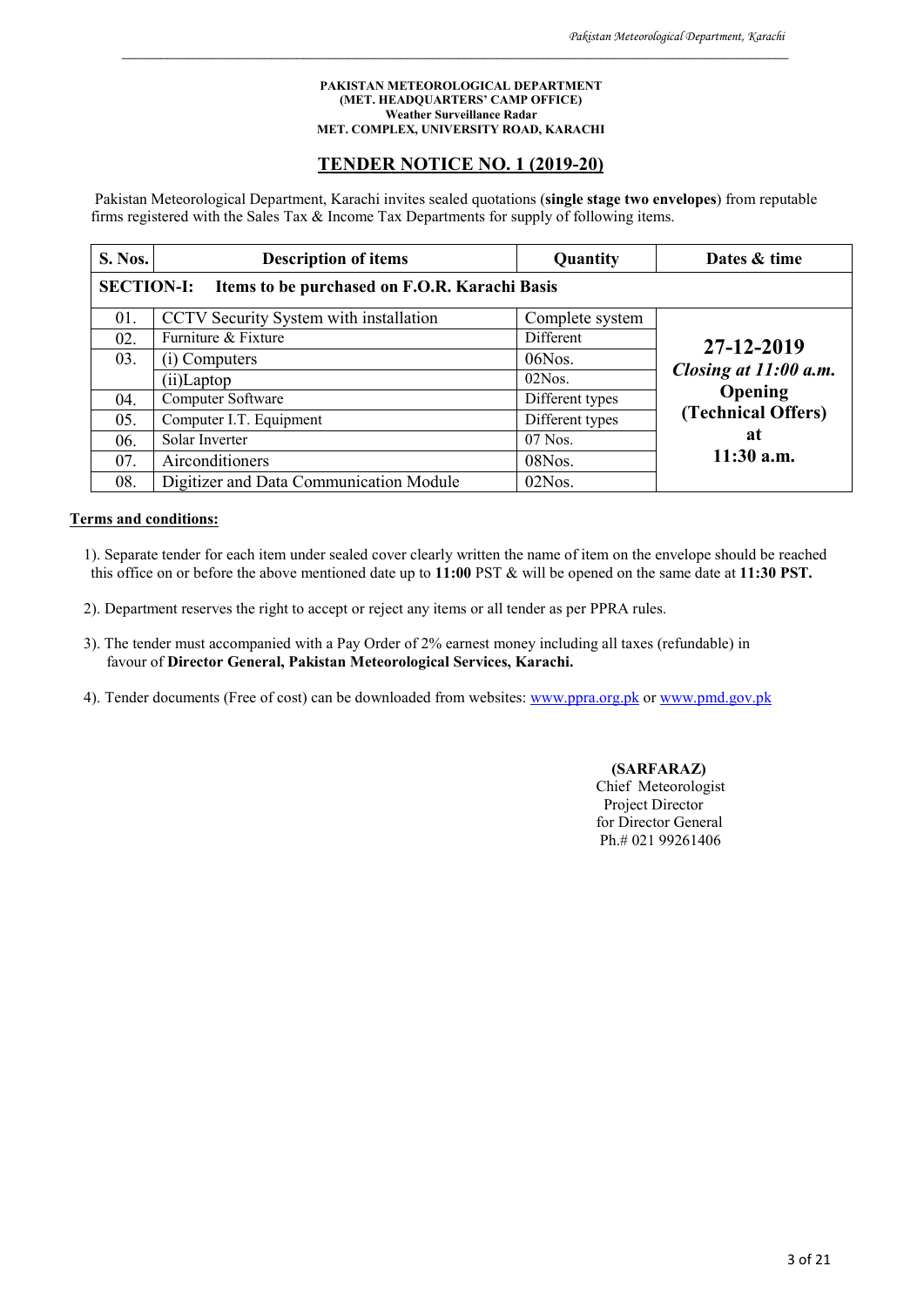# *FOR SUPPLY ON FOR BASIS*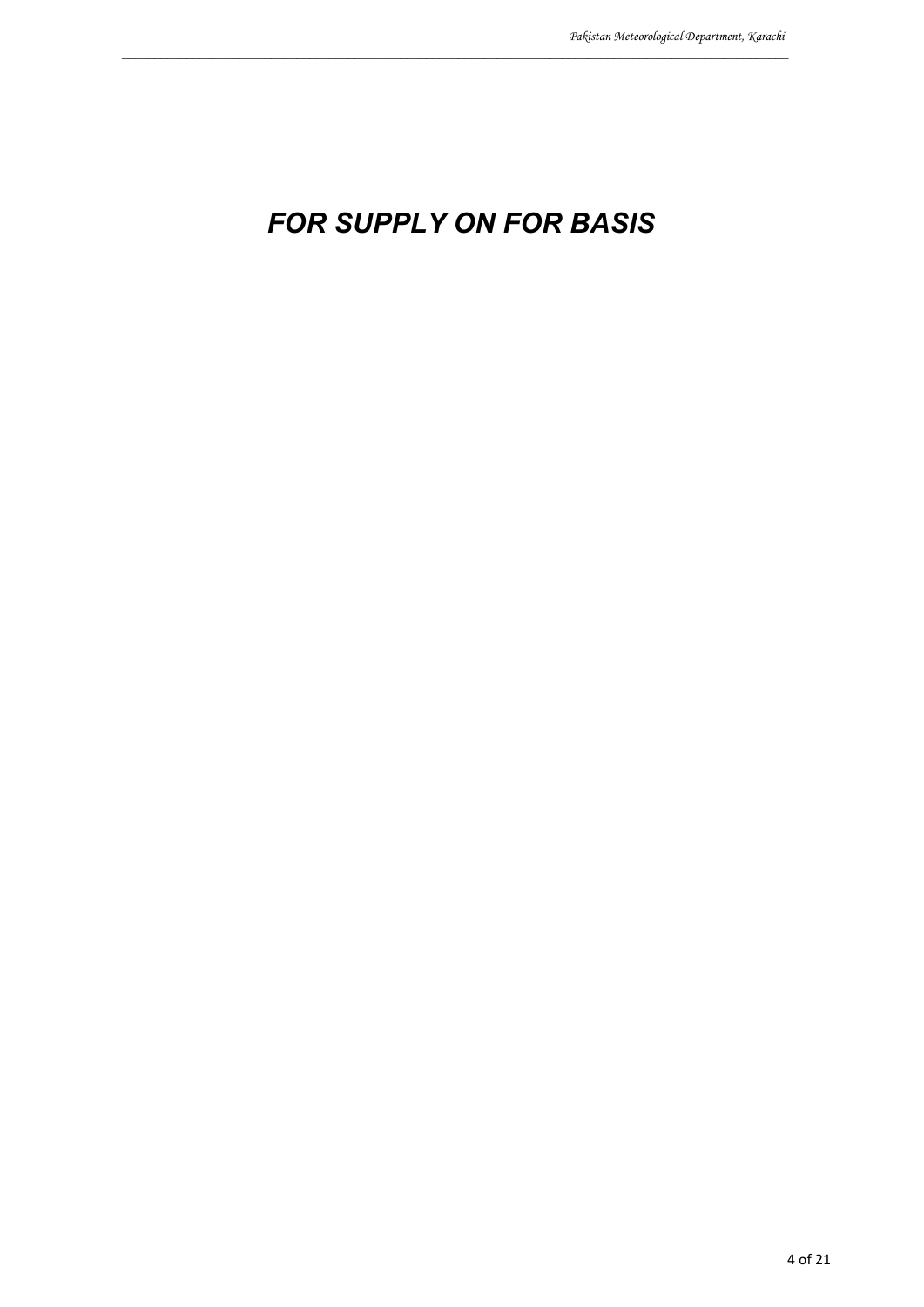## **T/E No.RD-2(3)/CCTV SYS./101/2019-20 Due open on 27-12-2019 at 11:30 PST**

## **Item No. 01: SPECIFICATION OF C.C.T.V SYSTEM WITH INSTALLATION.**

| S. No.         | Description                                                                                                                                                                                                                                                                                                                                                                                                                                                                                                                          | Quantity |
|----------------|--------------------------------------------------------------------------------------------------------------------------------------------------------------------------------------------------------------------------------------------------------------------------------------------------------------------------------------------------------------------------------------------------------------------------------------------------------------------------------------------------------------------------------------|----------|
| $\mathbf{1}$   | 2MP IR Bullet Camera, Up to 1920X1080@30fps, S+265, H.265, H.264<br>HP/MP/BP, S+H.264 HP/MP/BP, M-JPEG, Min. Illumination Color: 0.05 Lux,<br>B/W: 0.01Lux, 0Lux with IR, Smart IR, IR Range: 50m, Operating Conditions-<br>35 (IR ON), 0~95%RHG, POE, IP67.<br><b>Brand: TIANDY, HYUNDAI or Equivalent</b>                                                                                                                                                                                                                          | 20 Nos.  |
| $\overline{2}$ | 2MP Starlight IR Bullet Camera . Up to 1920X1080@30fps. Cable Free<br>Design• H.264/M-JPEG Codec• Min. Illumination Color: 0.5 Lux, B/W:<br>0.25Lux, 0 Lux with IR · Smart IR, IR Range: 50m · VCA Tripwire/Perimeter ·<br>In°Cterface°CMicroSD Card Slot, up°Cto 128°CGB, Reset Button• TVS 6000V,<br>Lightning/Surge Protection: (Power 2000V, RJ45 1000V), IP67• Operating<br>Conditions -35 $\sim$ 60 (IR OFF) /-35 $\sim$ 40 (IRON), 0 $\sim$ 95% RHG• Case<br>Material Metal . CE, FCC<br>Brand: TIANDY, HYUNDAI or Equivalent | 12 Nos.  |
| $\mathfrak{Z}$ | PTZ Camera. 1/2.8" Sony Starlight sensor, 960P@25/30fps<br>IR distance 150meters; Spe-ed 0.05°~400°/s, SDHC card(64GB)<br>TVS 6000V protection; IP66 waterproof<br>Alarm 1/1, Audio 1/1, Micro SD, Low Illumination: 0.002Lux<br>44xOptical/16x Digital<br><b>Brand: TIANDY, HYUNDAI or Equivalent</b>                                                                                                                                                                                                                               | 4 Nos.   |
| $\overline{4}$ | 20 Channel H. 265 Standard NVR.<br>20ch 4K/6MP/5MP/4MP/3MP/1080P/720P/4CIF IP Camera Input;1ch<br>4K/6MP/5MP/4MP, 2ch 3MP, 4ch1080P, 5ch 720P/4CIFRealtime Display;1ch<br>4K/6MP/5MP/4M P, 2ch 3MP, 8ch 1080P/720P/4CIF Sync playback; Support<br>IVA function, 1SATA, 1HDMI&VGA,2USB.<br><b>Brand: TIANDY, HYUNDAI or Equivalent</b>                                                                                                                                                                                                | 2 Nos.   |
| 5              | 6.0 TB Surveillance H.D.D Brand: SEAGATE or Equivalent                                                                                                                                                                                                                                                                                                                                                                                                                                                                               | 4 Nos.   |
| 6              | Supply of Power Supply & RJ45 Connectors with Boxes                                                                                                                                                                                                                                                                                                                                                                                                                                                                                  | 32 Nos.  |
| $\tau$         | Providing & Laying of Network Cable, Rack for NVR, Switches & Installation<br>Charges (22000 Feet) Brand: PONY or Equivalent                                                                                                                                                                                                                                                                                                                                                                                                         | 1 Job.   |
| $\,8\,$        | Providing & Laying of Fiber optic 6 Core Cable<br>(10000 Feet) Brand: PONY or Equivalent                                                                                                                                                                                                                                                                                                                                                                                                                                             | $1$ Job. |
| 9              | Providing & Laying of Power Cable<br>(7000 Feet)Brand: PONY or Equivalent                                                                                                                                                                                                                                                                                                                                                                                                                                                            | $1$ Job. |
| 10             | Supply of Media Convertor<br><b>Brand: PROLENS or Equivalent</b>                                                                                                                                                                                                                                                                                                                                                                                                                                                                     | 6 Pairs  |
| 11             | <b>Splicing Charges</b>                                                                                                                                                                                                                                                                                                                                                                                                                                                                                                              | 1 Job.   |
| 12             | Civil Work which include soft & Hard digging (Approx 6000 Ft)                                                                                                                                                                                                                                                                                                                                                                                                                                                                        | 1 Job.   |
| 13             | Supply of 32" LED<br><b>Brand: ECOSTAR/ORIENT or Equivalent</b>                                                                                                                                                                                                                                                                                                                                                                                                                                                                      | 4 Nos.   |
| 14             | Supply of 20ft Pole                                                                                                                                                                                                                                                                                                                                                                                                                                                                                                                  | 4 Nos.   |
| 15             | Supply of HDMI (5 Meter)                                                                                                                                                                                                                                                                                                                                                                                                                                                                                                             | 2 Nos.   |
| 16             | Supply of Wireless Mouse                                                                                                                                                                                                                                                                                                                                                                                                                                                                                                             | 2 Nos.   |
| 17             | Supply of PDU                                                                                                                                                                                                                                                                                                                                                                                                                                                                                                                        | 2 Nos.   |
| 18             | Supply of 42U Rack                                                                                                                                                                                                                                                                                                                                                                                                                                                                                                                   | 1 Nos.   |
| 19             | Supply of 1.5 Ton AC                                                                                                                                                                                                                                                                                                                                                                                                                                                                                                                 | 2 Nos.   |
| 20             | Supply of 3KVA Online UPS with Batteries Brand: Emerson or Equivalent                                                                                                                                                                                                                                                                                                                                                                                                                                                                | 1 Nos.   |
| 21             | Installation, Commissioning & Programming Charges                                                                                                                                                                                                                                                                                                                                                                                                                                                                                    | 1 Job.   |
| 22             | AMC for 2 years After Warranty                                                                                                                                                                                                                                                                                                                                                                                                                                                                                                       | 24 Nos.  |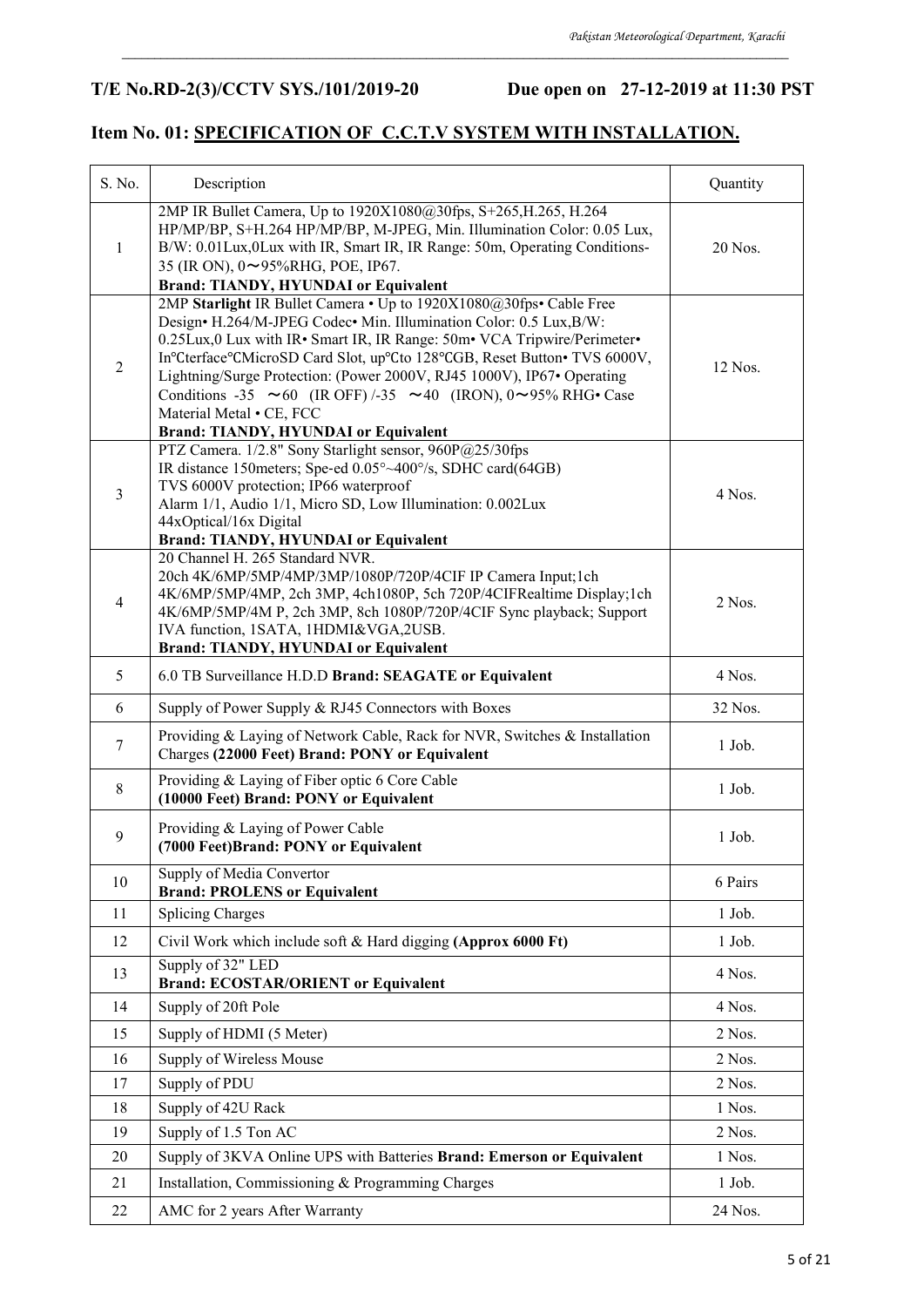## **T/E No.RD-2(3)/Furniture/102/2019-20 Due open on 27-12-2019 at 11:30 PST**

## **Item No. 02: SPECIFICATION OF FURNITURE & FIXTURES.**

| S.             | Description                                                                                                                                                                                                                                                    | Quantity |
|----------------|----------------------------------------------------------------------------------------------------------------------------------------------------------------------------------------------------------------------------------------------------------------|----------|
| N <sub>o</sub> |                                                                                                                                                                                                                                                                |          |
| $\mathbf{1}$   | Racetrack/oval conference tables<br>Size: approximately 192 inches wide and 58 inches deep<br>Seating Capacity: 18-20<br>Base: slap or panel<br><b>Material: Laminates</b><br>The offered table should be strong, durable, easy to care for and<br>don't fade. | 1No.     |
| 2              | <b>Executive Office Chair</b><br>Dimensions: $47"H x 27.25"W x 19"D$                                                                                                                                                                                           | 3 Nos.   |
| $\overline{3}$ | Conference Chair<br>Dimensions: 24.75" W x 27.75" D x 38.5-42.25" H<br>Seat Dimensions: 20" W x 19.25" D x 18.75-22.5" H<br>Back Dimensions: 20" W x 25" H                                                                                                     | 20 Nos.  |
| $\overline{4}$ | <b>Officers</b> Table<br>Dimensions: 58" W X 46" D                                                                                                                                                                                                             | 4 Nos.   |
| 5              | Revolving Officers Chairs<br>Measures 25.2 inches deep by 24 inches wide by 35.6 to 40.3<br>inches high                                                                                                                                                        | 4 Nos.   |
| 6              | <b>Computer Tables</b><br>Approximately 46 inches wide, 22 inches deep and 30 inches<br>height                                                                                                                                                                 | 10 Nos.  |
| $\tau$         | Revolving Computer Chair                                                                                                                                                                                                                                       | 10 Nos.  |
| 8              | Wooden Office Almirah                                                                                                                                                                                                                                          | 4 Nos.   |
| 9              | Carpet Size : $19' - 4''$ X 30'                                                                                                                                                                                                                                | 01 No.   |
| 10             | Window Roller Blinds Size: 8'-10" X 5'-5"                                                                                                                                                                                                                      | 03 Nos.  |

\_\_\_\_\_\_\_\_\_\_\_\_\_\_\_\_\_\_\_\_\_\_\_\_\_\_\_\_\_\_\_\_\_\_\_\_\_\_\_\_\_\_\_\_\_\_\_\_\_\_\_\_\_\_\_\_\_\_\_\_\_\_\_\_\_\_\_\_\_\_\_\_\_\_\_\_\_\_\_\_\_\_\_\_\_\_\_\_\_\_\_\_\_\_\_\_\_\_\_\_\_\_\_

#### **Note :- Pictures of the above items are shown on the next pages**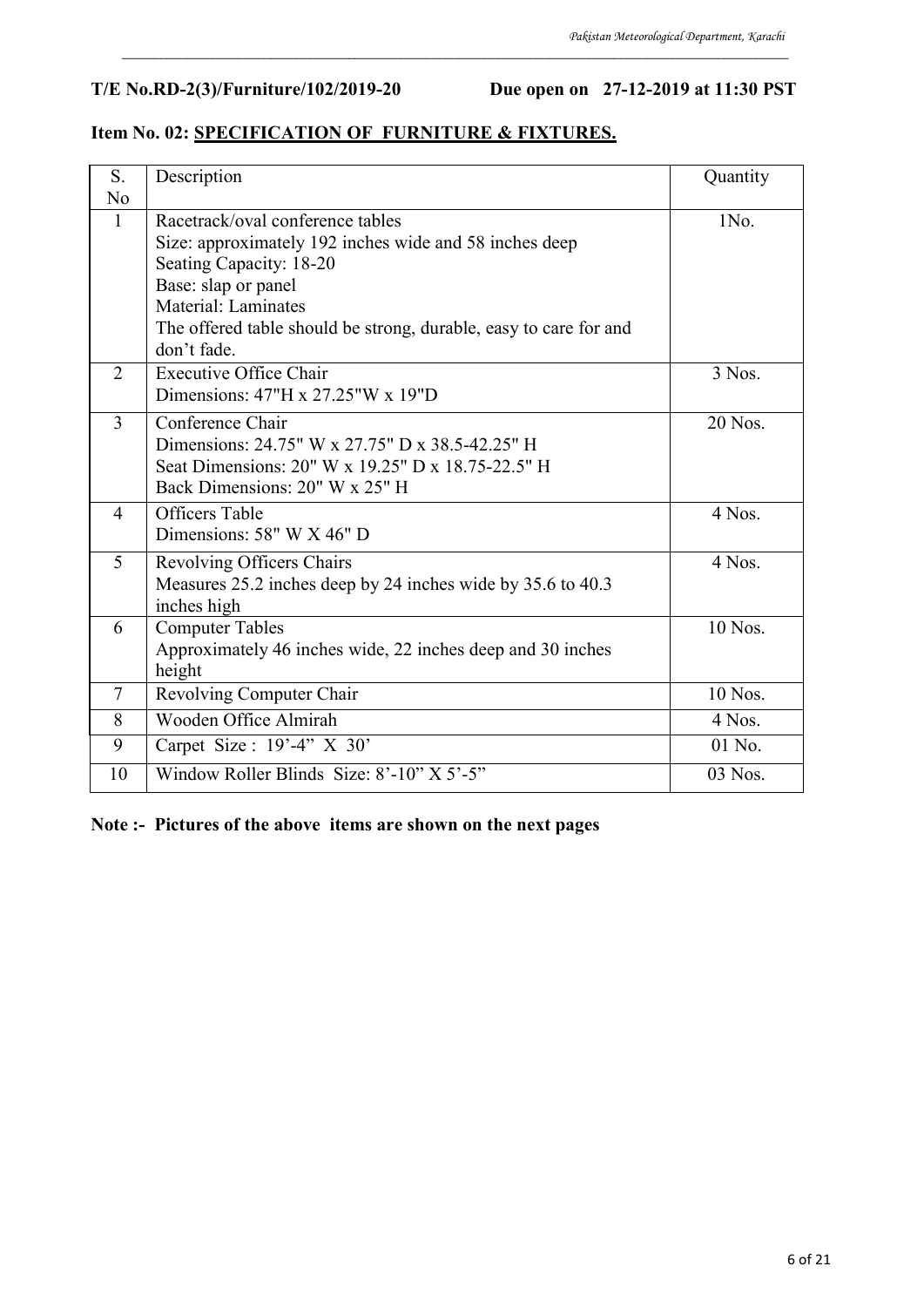## **No.1 Racetrack/oval conference tables**

Size: approximately 192 inches wide and 58 inches deep Seating Capacity: 18-20 Base: slap or panel Material: Laminates The offered table should be strong, durable, easy to care for and don't fade.

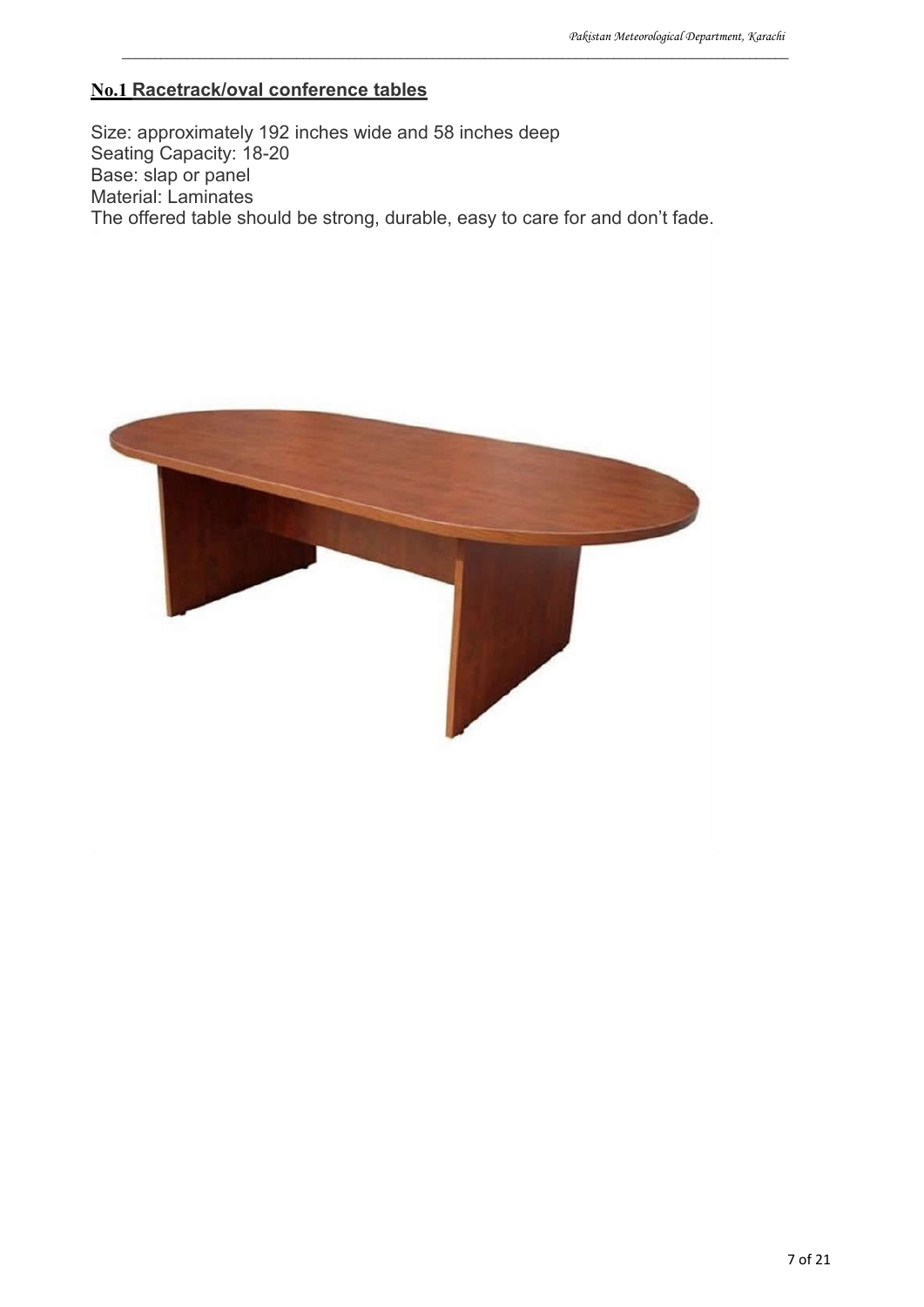# No. 2 Executive Office Chair

\_\_\_\_\_\_\_\_\_\_\_\_\_\_\_\_\_\_\_\_\_\_\_\_\_\_\_\_\_\_\_\_\_\_\_\_\_\_\_\_\_\_\_\_\_\_\_\_\_\_\_\_\_\_\_\_\_\_\_\_\_\_\_\_\_\_\_\_\_\_\_\_\_\_\_\_\_\_\_\_\_\_\_\_\_\_\_\_\_\_\_\_\_\_\_\_\_\_\_\_\_\_\_

**Dimensions:**47"H x 27.25"W x 19"D



# **No. 3 Conference Chair**

## **Specs**

Dimensions: 24.75" W x 27.75" D x 38.5-42.25" H Seat Dimensions: 20" Wx19.25" Dx18.75-22.5" H Back Dimensions: 20" Wx25" H Weight: 44 lbs.

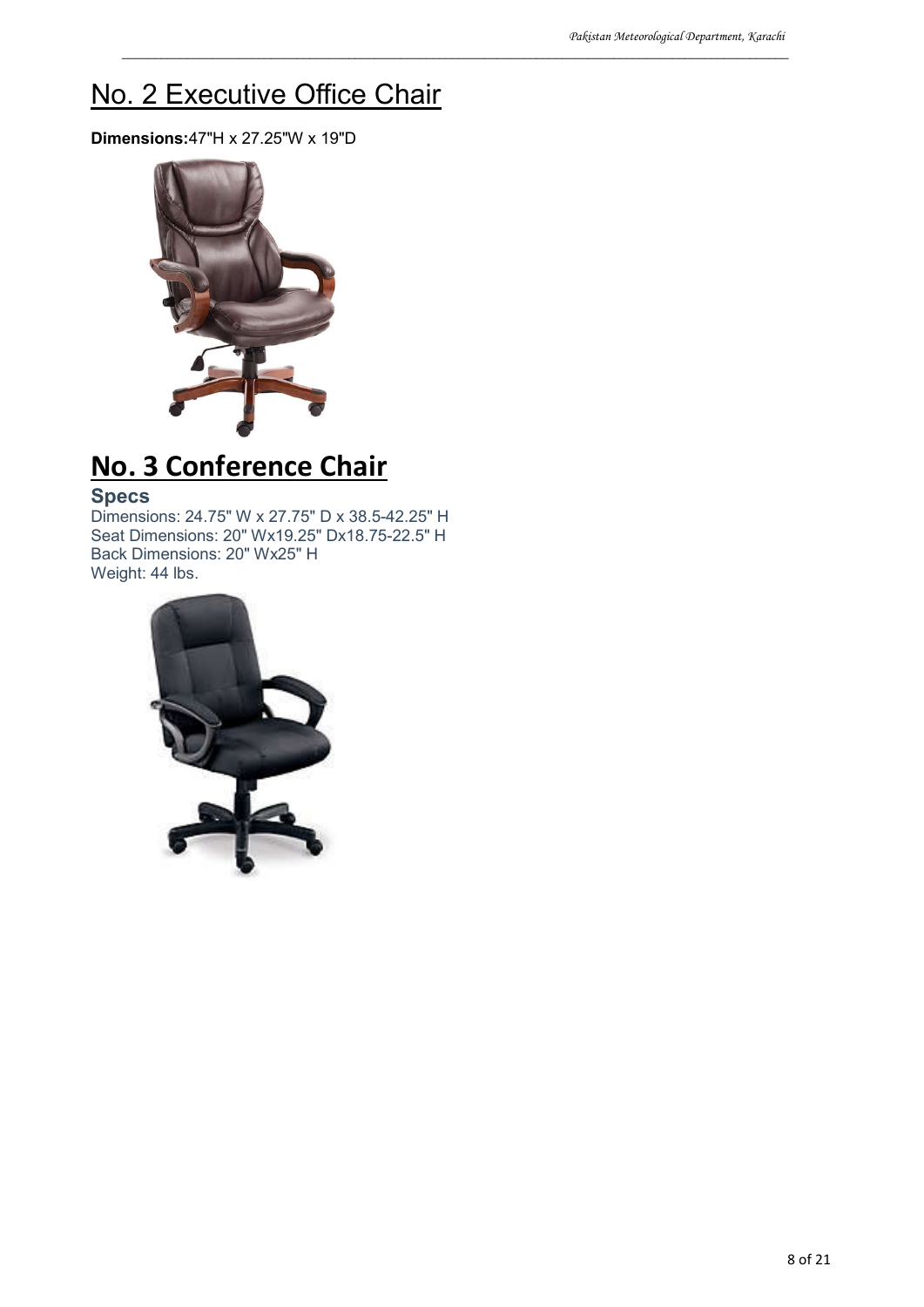# **No. 4 Officers Tables**

Size : approximately 58 inches wide and 46 inches deep Material : Laminates Should have at least three drawers The offered table should be strong, durable, easy to care for and don't fade

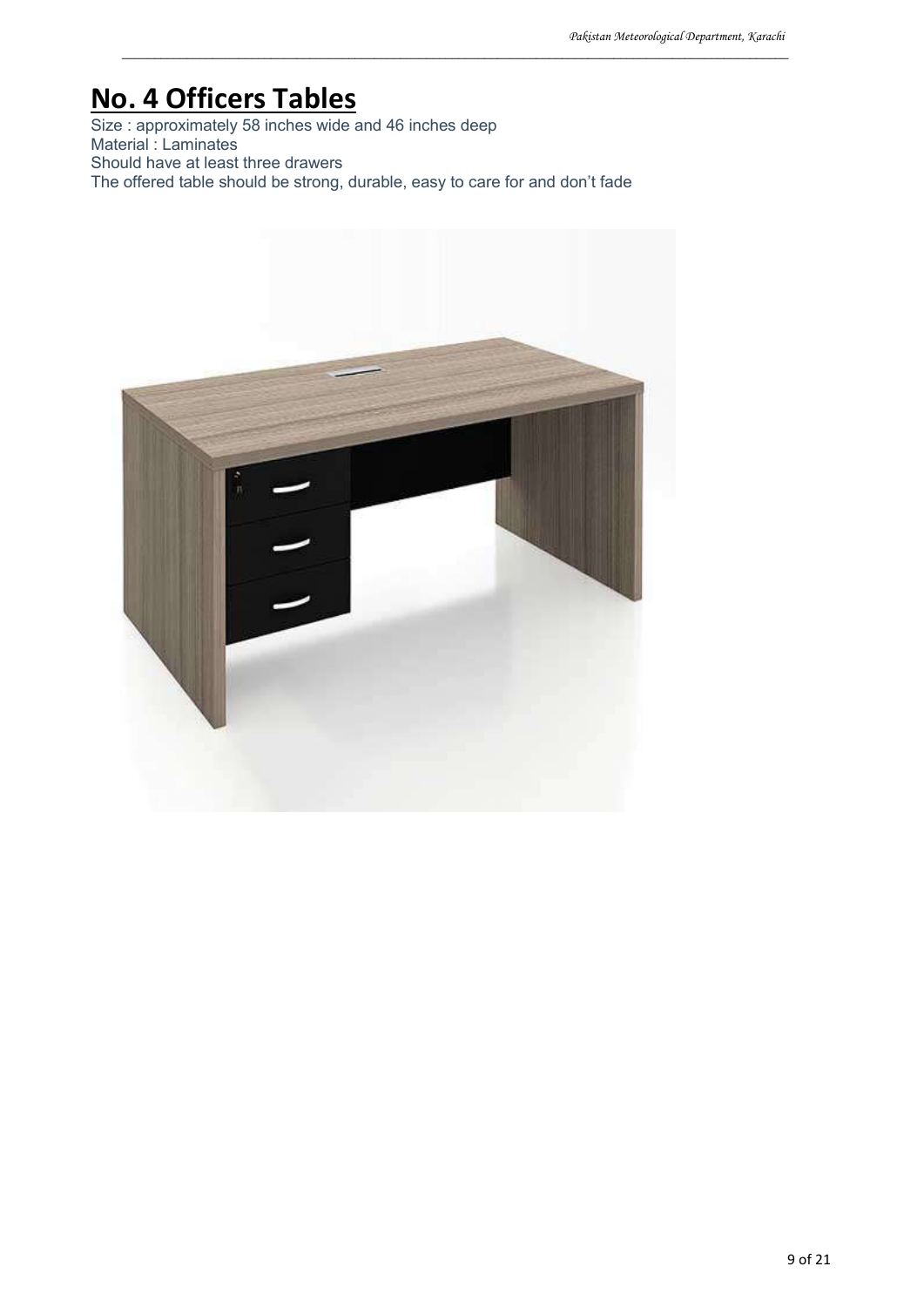# **No.5 Officers Revolving Chairs**

Measures Approximately 25.2 inches deep by 24 inches wide by 35.6 to 40.3 inches high

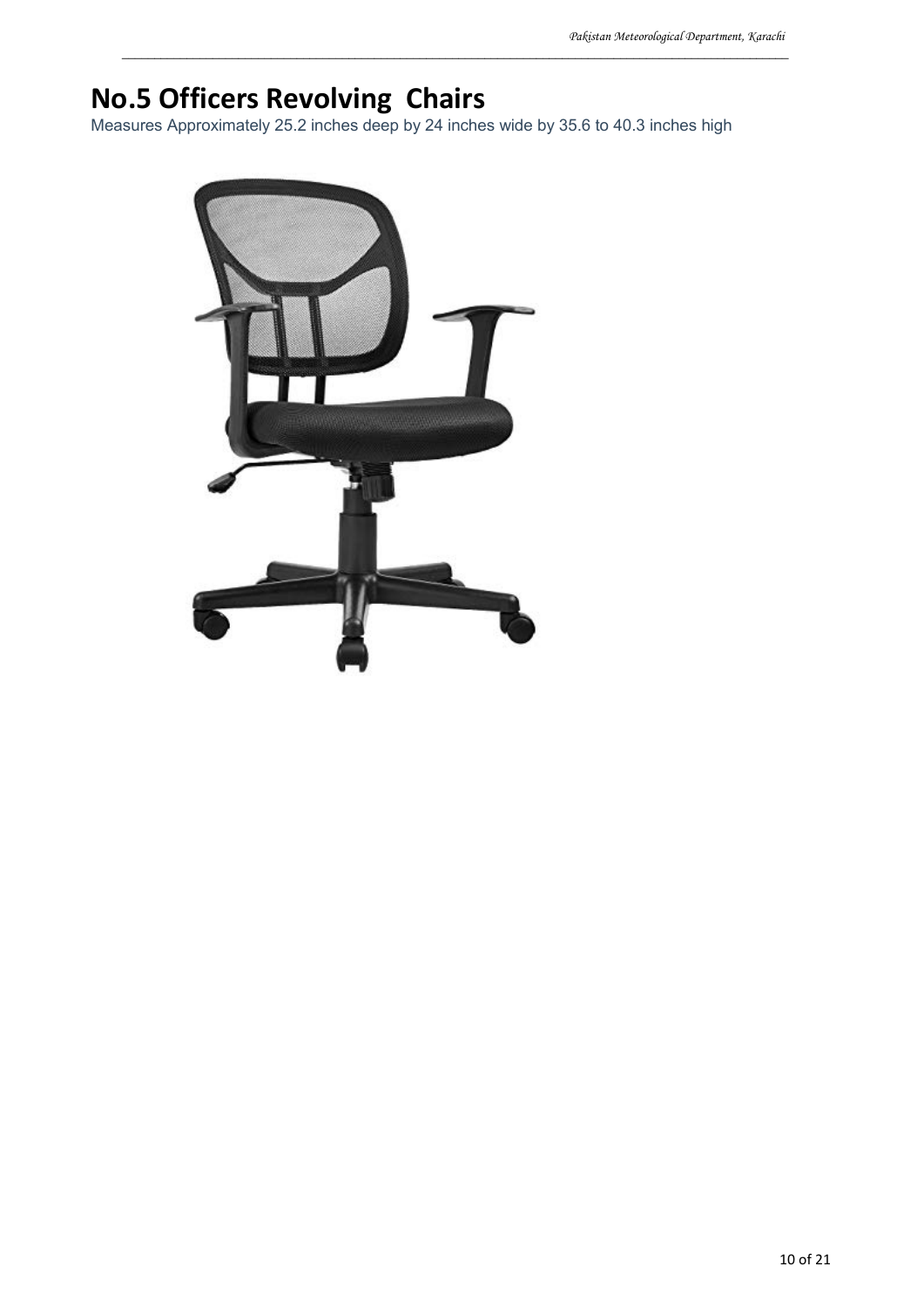## **No. 6 Computer Table**

Approximately 46 inches wide, 22 inches deep and 30 inches height

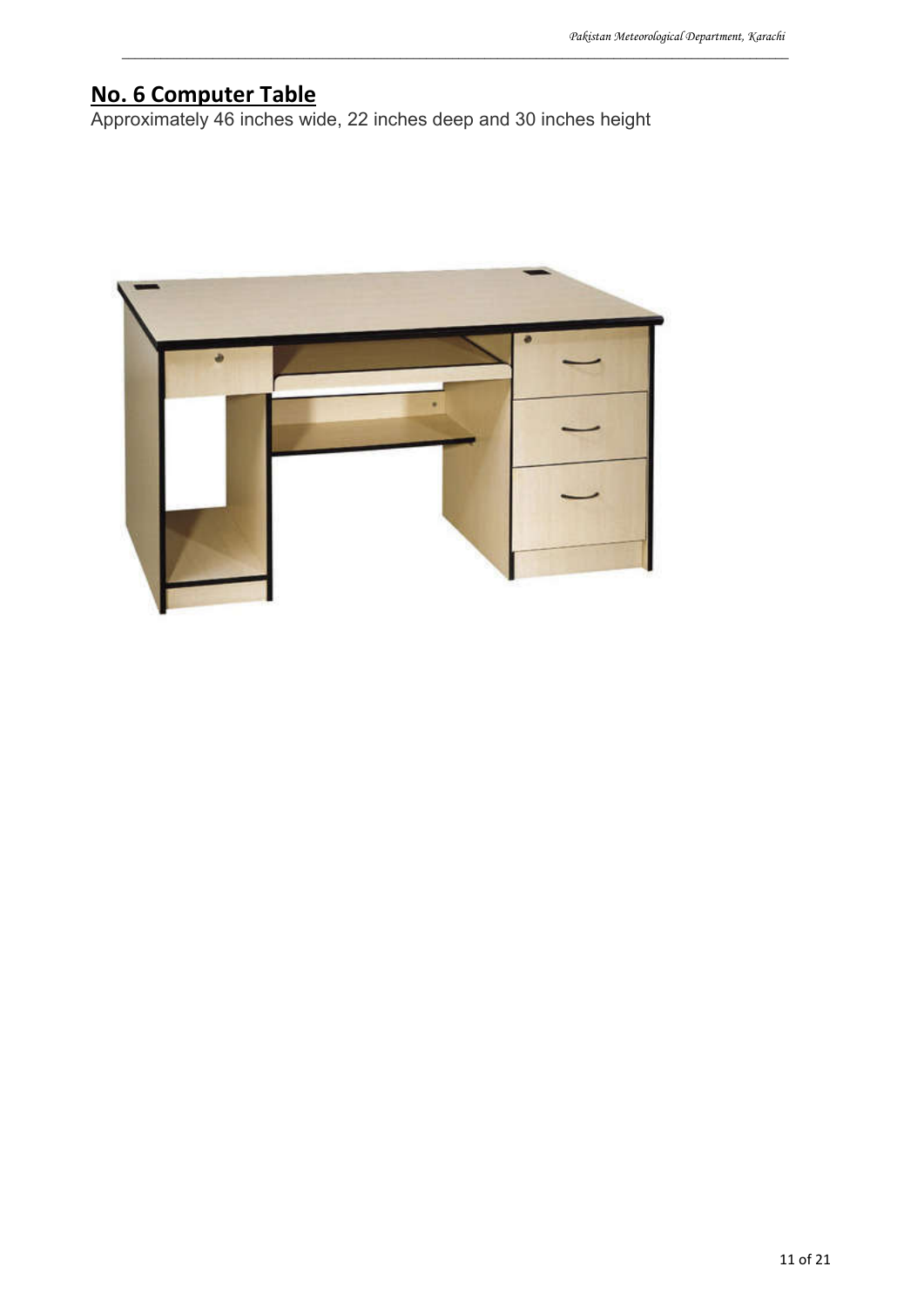# **No. 7 Revolving Computer Chair**

Measures 25.2 inches deep by 24 inches wide by 35.6 to 40.3 inches high

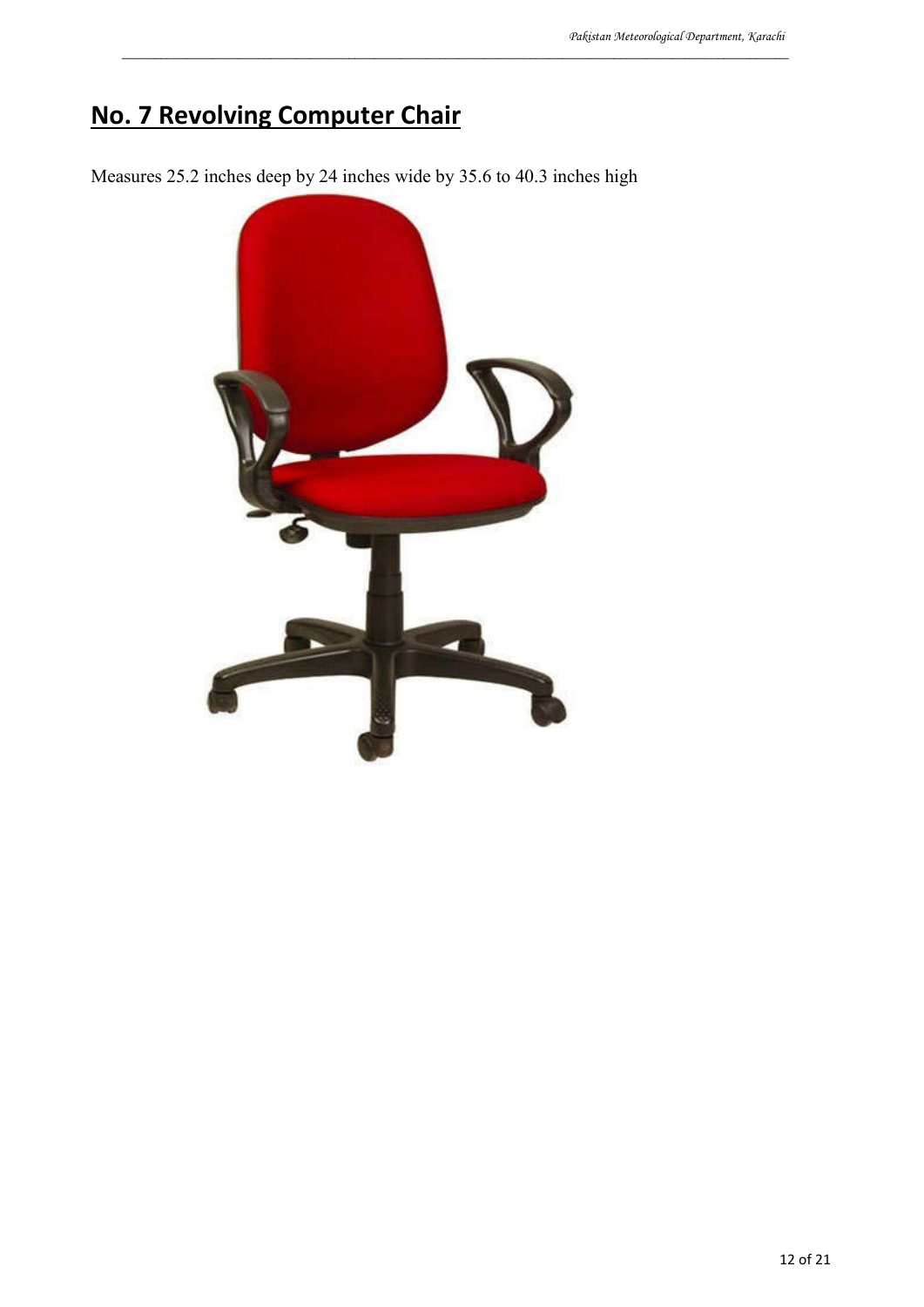## **S.NO. 8 Wooden Office Almirah**

Approximately 39 inches wide,18 inches deep and 78 inches height

\_\_\_\_\_\_\_\_\_\_\_\_\_\_\_\_\_\_\_\_\_\_\_\_\_\_\_\_\_\_\_\_\_\_\_\_\_\_\_\_\_\_\_\_\_\_\_\_\_\_\_\_\_\_\_\_\_\_\_\_\_\_\_\_\_\_\_\_\_\_\_\_\_\_\_\_\_\_\_\_\_\_\_\_\_\_\_\_\_\_\_\_\_\_\_\_\_\_\_\_\_\_\_



#### **S. No. 9 Carpet**

| $19' - 4''$ |
|-------------|
|             |

### **S. No. 10 Window Roller Blinds**

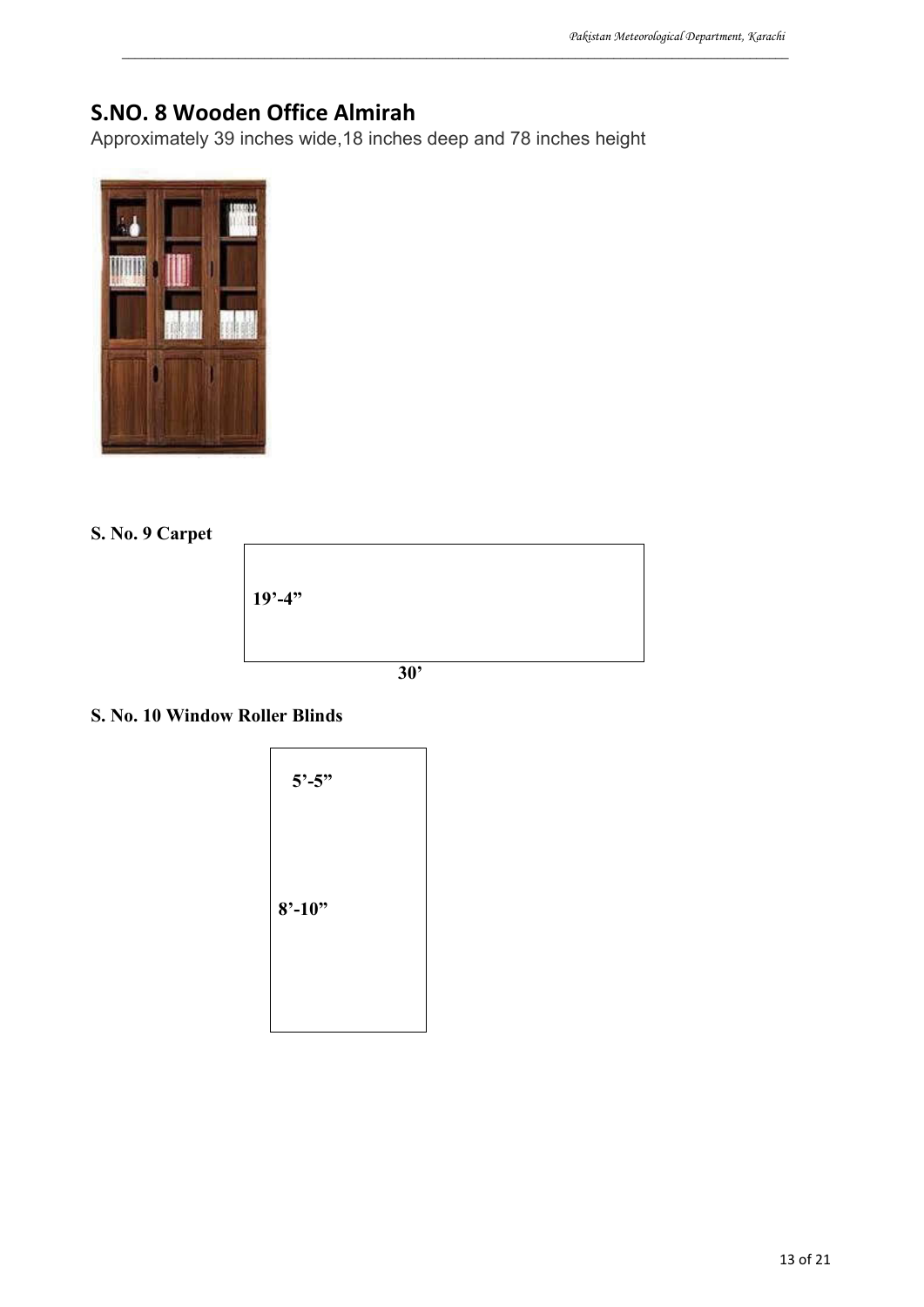## **T/E No. RD-2(3)/Compt./103/2019-20 Due open on 27-12-2019 at 11:30 PST**

| S. No. | Description of Store                                     | Quantity |
|--------|----------------------------------------------------------|----------|
|        | Core i7 7700 (7th Gen) Desktop - 4GB Ram - 2TB SATA Hard | 6Nos.    |
|        | Drive - Intel HD Graphics - DVDRW - Keyboard - Mouse -   |          |
|        | LED Monitor-19"                                          |          |
|        | Brand: Dell /HP or equivalent                            |          |
|        | Warranty: must be sufficient at least 1 year             |          |
|        | Core i7 (8th Gen) Laptop - 8GB RAM -- 1TB HDD - 4GB      | 2Nos.    |
|        | Nvidia MX150 GDDR5                                       |          |
|        | Brand : Dell /HP or equivalent                           |          |
|        | Warranty: must be sufficient at least 1 year             |          |

\_\_\_\_\_\_\_\_\_\_\_\_\_\_\_\_\_\_\_\_\_\_\_\_\_\_\_\_\_\_\_\_\_\_\_\_\_\_\_\_\_\_\_\_\_\_\_\_\_\_\_\_\_\_\_\_\_\_\_\_\_\_\_\_\_\_\_\_\_\_\_\_\_\_\_\_\_\_\_\_\_\_\_\_\_\_\_\_\_\_\_\_\_\_\_\_\_\_\_\_\_\_\_

## **Item No. 03: SPECIFICATION OF COMPUTER AND LAPTOP.**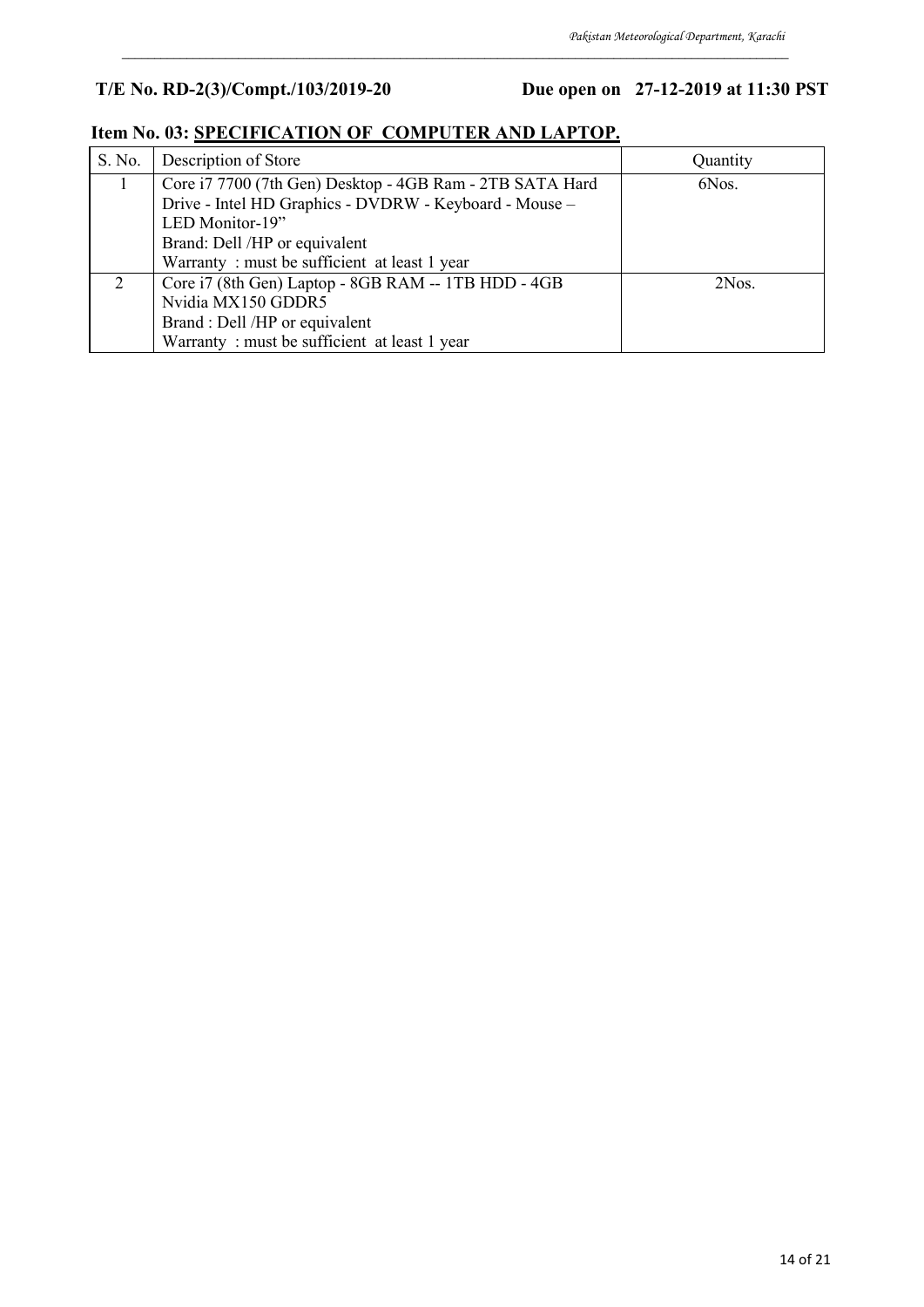## **T/E No. RD-2(3)/Software/104/2019-20 Due open on 27-12-2019 at 11:30 PST**

#### **Item No. 04: SPECIFICATION OF COMPUTER SOFTWARE.**

| S. Nos. | <b>Description of store</b>               | Quantity  |
|---------|-------------------------------------------|-----------|
|         | Windows 10 Pro                            | $25N$ os. |
| 2       | Norton Security Standard Premium 10 Users | 3Nos.     |
|         | Golden Software Surfer 12                 | 1No.      |
| 4       | ArcGis Basic                              | 1No.      |
|         | Handy Library Manager 2.9                 | 1No.      |

\_\_\_\_\_\_\_\_\_\_\_\_\_\_\_\_\_\_\_\_\_\_\_\_\_\_\_\_\_\_\_\_\_\_\_\_\_\_\_\_\_\_\_\_\_\_\_\_\_\_\_\_\_\_\_\_\_\_\_\_\_\_\_\_\_\_\_\_\_\_\_\_\_\_\_\_\_\_\_\_\_\_\_\_\_\_\_\_\_\_\_\_\_\_\_\_\_\_\_\_\_\_\_

**Note: All softwares should be original with license key**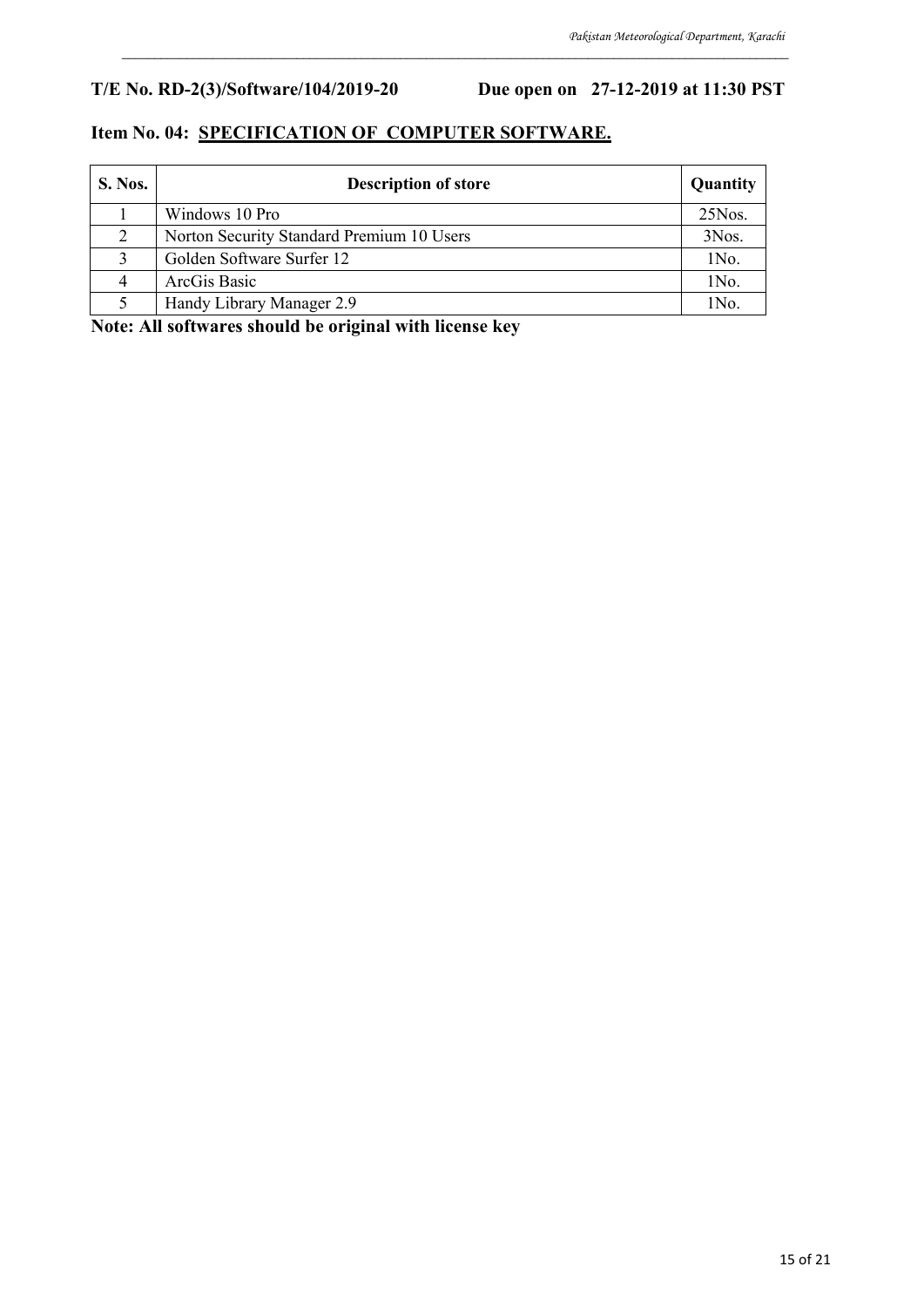## **T/E No. RD-2(3)/I.T./405/2019-20 Due open on 27-12-2019 at 11:30 PST**

## **Item No. 05: SPECIFICATION OF I.T.EQUIPMENT .**

| S. No. | <b>Description of store</b>                                 | Quantity |
|--------|-------------------------------------------------------------|----------|
|        | HP Laser Jet Pro M553DN Enterprise Color Printer            | 1No.     |
|        | Projector (Panasonic PT-LB385 3800 Lumens XGA HDMI USB      | 1No.     |
|        | Samsung NU8000 65 inch Ultra HD Flat 4K Smart TV (Series 8) | 2Nos.    |
|        | Portable Drive (Western Digital My Passport 4TB)            | 6Nos.    |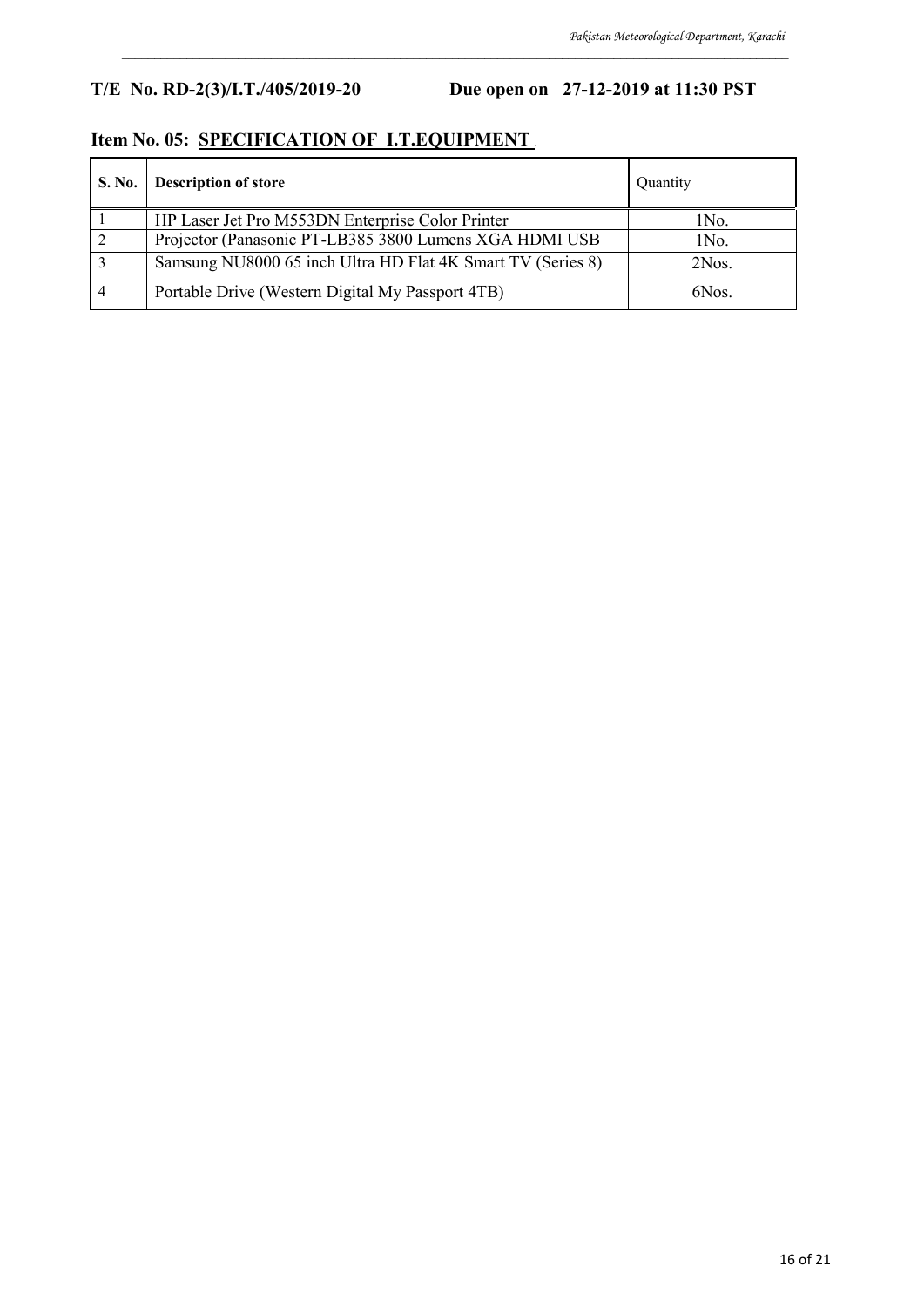## **T/E No. RD-2(3)/Solar/106/2019-20 Due open on 27-12-2019 at 11:30 PST**

|--|

| S. Nos. | <b>Description of store</b>                                                                                                                                                                                  | Quantity  |
|---------|--------------------------------------------------------------------------------------------------------------------------------------------------------------------------------------------------------------|-----------|
| 1.      | <b>3KVA Solar Inverter:</b><br>(Inverex or Equivalent)<br>Supported with 24V DC System, Compatible<br>to Main Voltage 220 Volts and Generator,<br>Configurable AC/SOLAR Charger priority<br>Via LCD setting. | $03N$ os. |
|         | <b>Batteries:</b><br>200AH-24V Gel, deep cycle, maintenance free batteries                                                                                                                                   | $06N$ os. |
|         | <b>Solar Panels:</b><br>150 Watts mono crystalline Solar Panels<br>*Outdoor mounting frame for One solar panels with nut & bolts.<br>2 core (6mm each) battery wire (50meters)                               | 12Nos.    |
| 2.      | 1 KVA Solar Inverter:<br>(Inverex or Equivalent)<br>Supported with 12V DC System, Compatible to Main Voltage 220<br>Volts and Generator, Configurable AC/SOLAR Charger priority<br>Via LCD setting.-         | 04Nos.    |
|         | <b>Batteries:</b><br>100AH-12V Gel, deep cycle, maintenance free batteries                                                                                                                                   | 04Nos.    |
|         | <b>Solar Panels:</b><br>150 Watts mono crystalline Solar Panels<br>*Outdoor mounting frame for One solar panels with nut & bolts.<br>2 core (6mm each) battery wire (50meters)                               | 08Nos.    |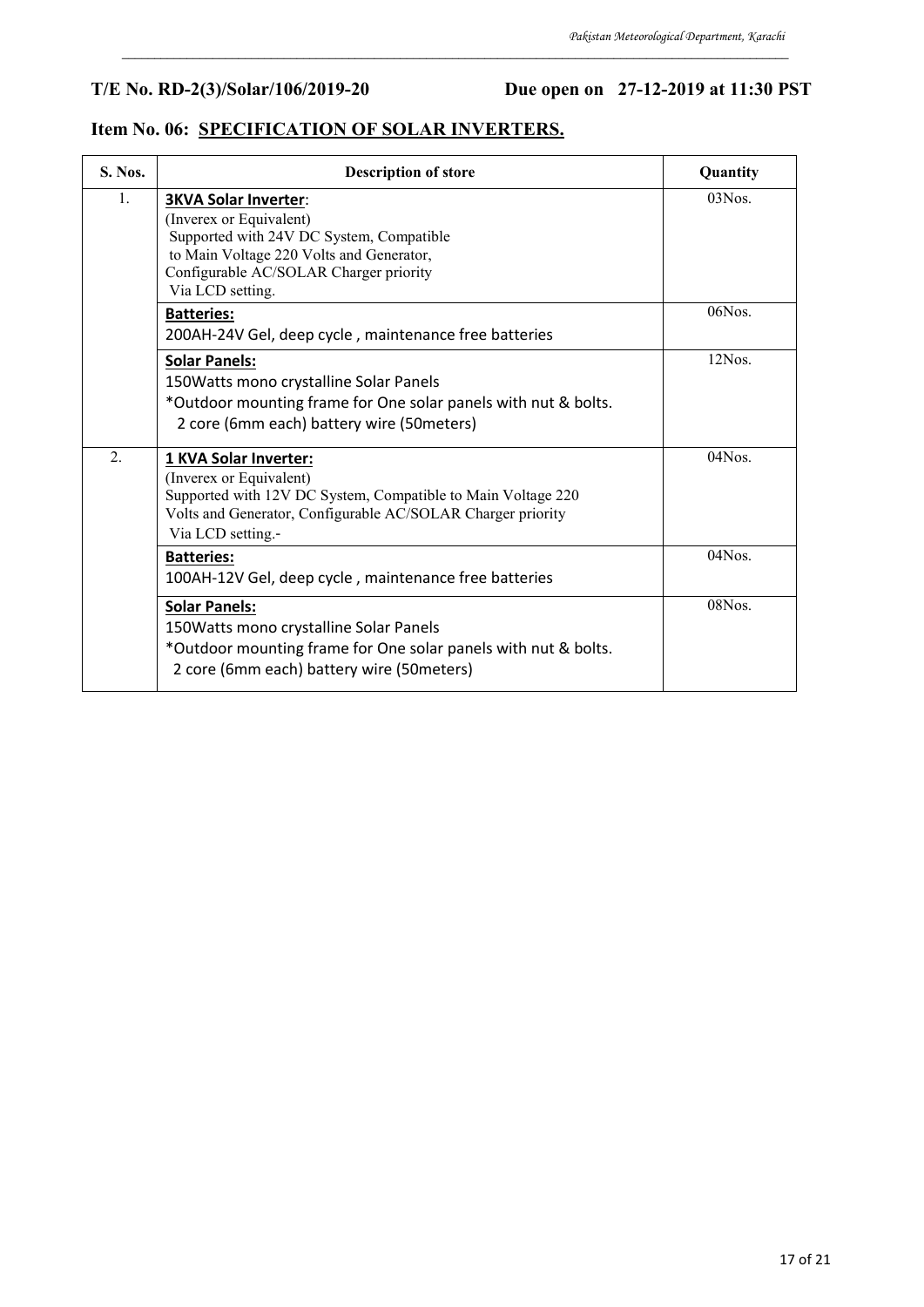**T/E No. RD-2(3)/A.C/107/2019-20 Due open on 27-12-2019 at 11:30 PST**

### **Item No. 07: SPECIFICATION OF AIRCONDITIONERS.**

| S. Nos. | <b>Name of Articles</b>                                   | Quantity |
|---------|-----------------------------------------------------------|----------|
| 01.     | <b>Split Air Conditioners</b><br>-2 Tons.<br>-DC Inverter | 6Nos.    |
| 02.     | <b>Floor Standing Air Conditioners</b><br>-4 Tons.        | 2Nos.    |

\_\_\_\_\_\_\_\_\_\_\_\_\_\_\_\_\_\_\_\_\_\_\_\_\_\_\_\_\_\_\_\_\_\_\_\_\_\_\_\_\_\_\_\_\_\_\_\_\_\_\_\_\_\_\_\_\_\_\_\_\_\_\_\_\_\_\_\_\_\_\_\_\_\_\_\_\_\_\_\_\_\_\_\_\_\_\_\_\_\_\_\_\_\_\_\_\_\_\_\_\_\_\_

**Note: Airconditioners should be of reputable brand.**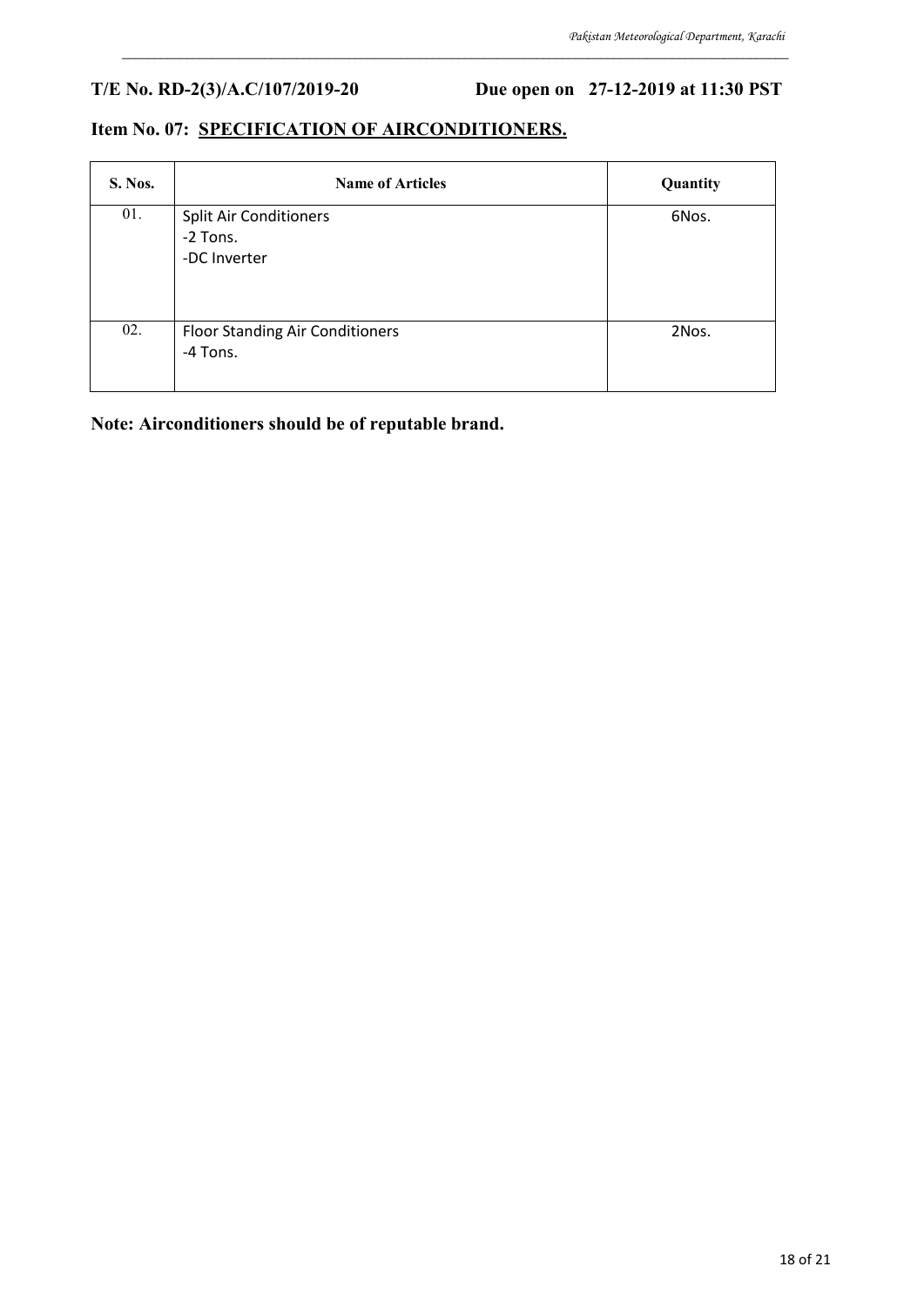#### **T/E No. RD-2(3)/DCM /108/2019-20 Due open on 27-12-2019 at 11:30 PST**

#### **Item No. 08. SPECIFICATION OF DIGITIZER AND DATA COMMUNIATION MODULE.**

\_\_\_\_\_\_\_\_\_\_\_\_\_\_\_\_\_\_\_\_\_\_\_\_\_\_\_\_\_\_\_\_\_\_\_\_\_\_\_\_\_\_\_\_\_\_\_\_\_\_\_\_\_\_\_\_\_\_\_\_\_\_\_\_\_\_\_\_\_\_\_\_\_\_\_\_\_\_\_\_\_\_\_\_\_\_\_\_\_\_\_\_\_\_\_\_\_\_\_\_\_\_\_

| S. No. | <b>Description of store</b>                                                     | Ouantity |
|--------|---------------------------------------------------------------------------------|----------|
|        | Digitizer & Data Communication Module<br>See Annex-2 for specification details. | 2 Sets   |

## **Annex II**

**Smart Seismic Digitizer with Data Communication module (with all accessories) Specification:**

**Primary digitization channel:** 4-8 channel at 24 bits.

**Trigger modes:**STA/LTA triggering.

**Memory storage:**Dual redundant 64 GB micro SD card or above.

(1 fixed, 1 hot-swappable)

**Dynamic range:**> 135.5db @ 100 sps.

**Communication technologies:**Ethernet and POE or integrated internet sim technology.

**Network Protocols:**UDP/TCP/IP.

**Retrieval function:** Data should be recovered by http server and ftp.

**GNSS system:**Compact encapsulated GPS/GLONASS/BeiDou receiver or GPS antenna with 30m cable.

**Power supply:** 10-36V DC.

**Must be Compatible Sensors:**CMG-40T (CMG-T40-00390) and CMG-3T (CMG-T30-0034) Guralp seismometers sensors.

**Data streaming protocol**: GCF(Scream!) and GDI-link, SEEDlink, MiniSeed **Operating system:** windows and Linux.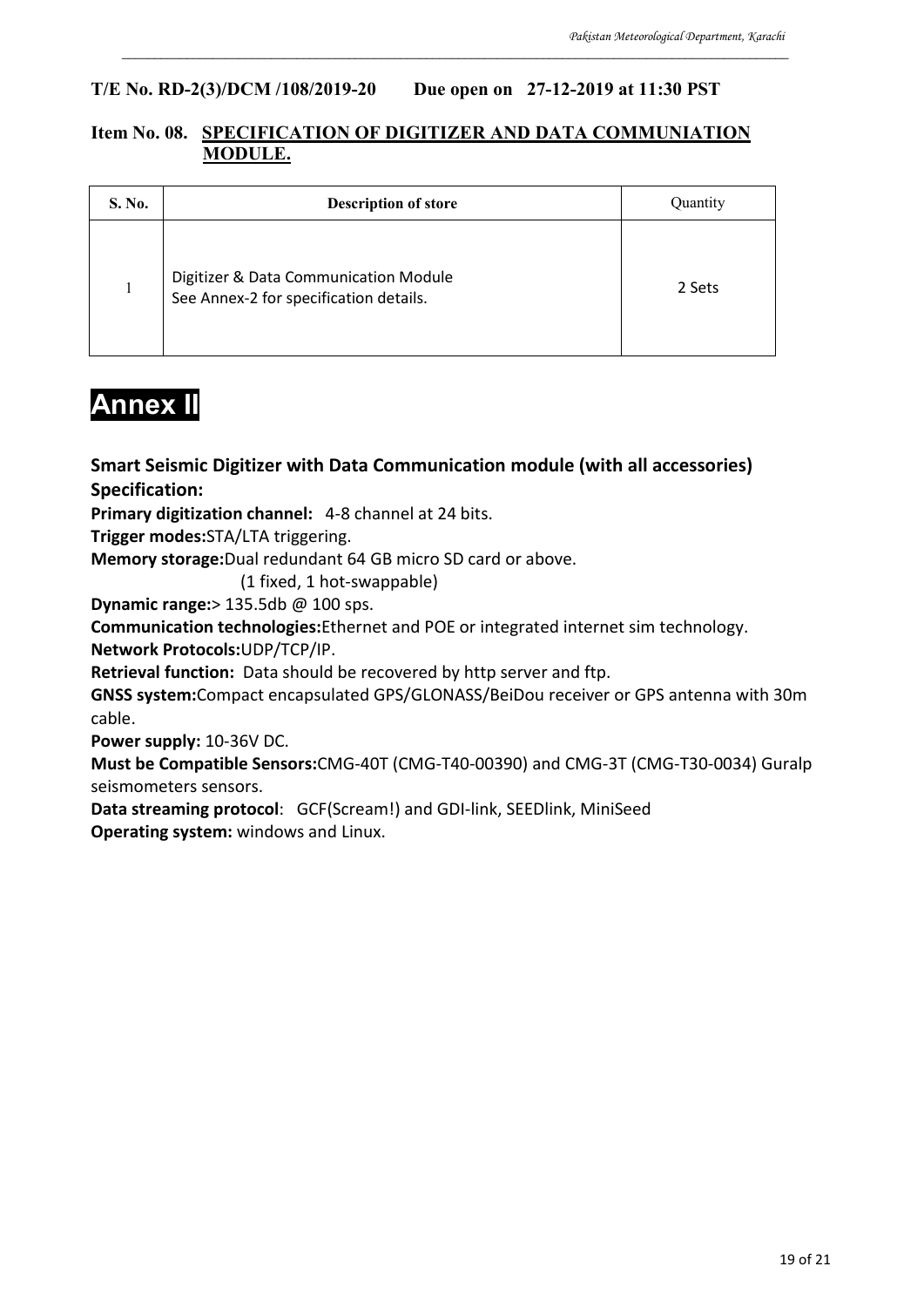#### GOVERNMENT OF PAKISTAN **PAKISTAN METEOROLOGICAL DEPARTMENT** H.Q. Camp Office, University Road, Karachi-75270

\_\_\_\_\_\_\_\_\_\_\_\_\_\_\_\_\_\_\_\_\_\_\_\_\_\_\_\_\_\_\_\_\_\_\_\_\_\_\_\_\_\_\_\_\_\_\_\_\_\_\_\_\_\_\_\_\_\_\_\_\_\_\_\_\_\_\_\_\_\_\_\_\_\_\_\_\_\_\_\_\_\_\_\_\_\_\_\_\_\_\_\_\_\_\_\_\_\_\_\_\_\_\_

#### *TERMS & CONDITIONS FOR F.O.R., KARACHI BASIS.*

- 1. **Delivery of Stores:** Stores is required on **F.O.R** Karachi basis at C.M.S, Karachi within one month from the date of contract on free delivery to consignee basis, including all Taxes and other charges livable, if any.
- 2. **Terms & Conditions:** The tenderer is invited for the supply of goods as per given specification.
- 3. **Bidding Procedures: Single-stage two envelops i.e. Technical and Financial.** The bid submitted by the bidder shall comprise of two envelops submitted simultaneously, one containing only the **Technical Proposal** and the other one **Financial Proposal**.
	- **Technical Proposal:** Complete specification of the quoted item on the firm's letterhead with copies of NTN and GST certificates, copy of Payorder or Bank draft of 2% earnest money in favour of Director General, Meteorological Services, Karachi.
	- Financial Proposal : Price proposal/Quotation on the firm's letterhead, Original Payorder of 2% earnest money in favour of Director General, Meteorological Services, Karachi.

#### **4. SPECIAL INSTRUCTIONS:**

- a) **Validity**: Offer should be valid for **60 days** from the date of opening of tender.
- b) **Earnest Money**: The tenderer should accompanied by an Earnest money @ 2% of the total value of bid/offer including G.S.T (If the bid amount exceeds from Rs.100,000) in the form of Pay Order/Bank Draft only from a scheduled Bank made in favour of Director General , Meteorological Services, Karachi. The Earnest Money shall be subject to forfeiture if after opening of the tenders, a tenderer with draws his offer before the period for which his offer is valid. The offer with insufficient Earnest Money or without Earnest Money will be rejected straightaway. Separate Pay Order /Bank Draft for each tender (Serial No.) may be submitted positively.
- c) In case of placement of contract supplier is required to pay STAMP DUTY to Government of Sindh or require to submited STAMP PAPER @0.35% of the contract value to this office under Article 15(a) of the Schedule to the Stamp Act, 1899.
- d) Successful Tenderer / Firm is required to submit 2% Earnest Money of the total contract value including all taxes, this amount will be converted into Security Deposit, and firm will deposit the remaining 3% amount of security deposit, required other than Earnest Money amount available with Department within 5 days, time failing which the Earnest Money will be forfeited and risk purchase effected at the cost of such defaulting firm.
- e) Tendrers should indicate their National Tax Number/ G.S.T. No. issued from concerned Regional Income Tax Department and Collectorate of Sales Tax. Copies of both certificates must be attached with offers.
- f) Tendrers should indicate their National Tax Number/ G.S.T. No. issued from concerned Regional Income Tax Department and Collectorate of Sales Tax. Copies of both certificates must be attached with offers.
- g) **Price quoted should be firm and final**, inclusive of all taxes, Sales Tax etc. Tenderers should note that if, during the currency of contract any Tax or Duties etc. alter or levied by the Government it would be the responsibility of the firm.
- h) The quantity may be increased or decreased at the buyer's option.